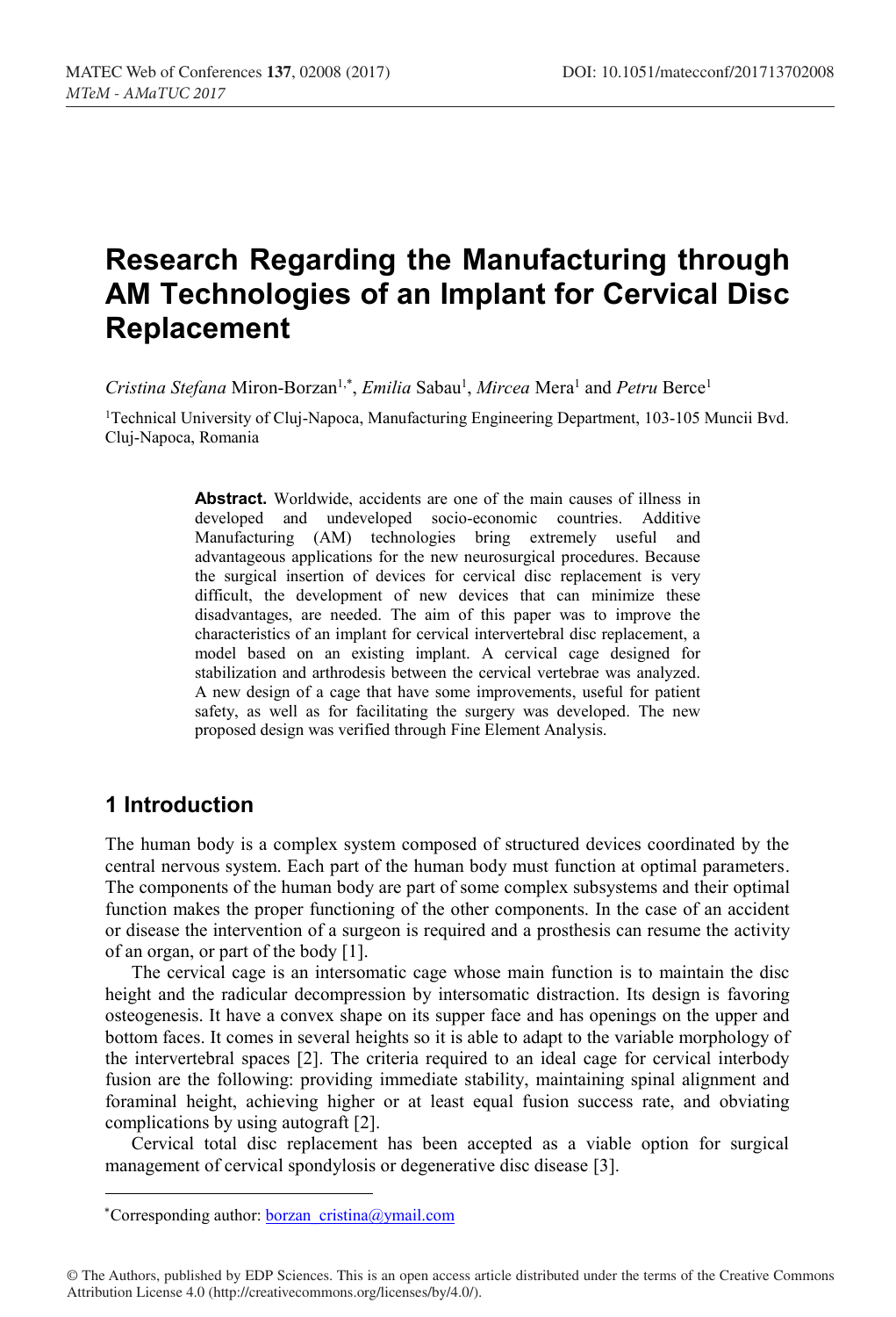Performing a cervical discectomy by an interbody fusion is one of the surgical procedures for the treatment of cervical degenerative disc disease. Although high fusion rates have been reported with autogenous bone grafts, the immediate and long-term morbidity associated with an iliac crestharvestis well recognized [4].

The requirements for an appropriate cage height and shape must be estimated prior to surgery. Must been compared the X-ray template for Cage with the adjacent intervertebral discs on a lateral radiograph. With the segment fully distracted, the implant must fit tightly and accurately between the end plates. The final choice of height and shape will be made with the help of a trial implant during surgery. To achieve maximum segment stability, it is essential to implant the largest possible cage [5]. The sizes of an existing Cage are presented in Figure 1.



Fig. 1. The sizes for a Cage [5].

Currently, worldwide there are many companies that produce medical devices widely, used in new techniques of spinal neurosurgery.

Polyetheretherketone (PEEK) and Titanium (Ti) are two biocompatible materials that are used in manufacture of Cages through AM technologies. In the scientific literature there are many studies focused on PEEK and Ti cages. Initially, the threaded cylindrical titanium cages that became popular in the late 1990's helped the success rate of the procedure by providing more firm fixation of the disc space. Petter Ullrich [6] presents anterior interbody cages from titanium cylinders that are placed in the disc space. The cages are porous and allow the bone graft to grow from the vertebral body through the cage and into the next vertebral body. The cages offer excellent fixation, so most patients do not need additional instrumentation (e.g. pedicle screws) or post-operative back braces for support. Other authors [7-9] showed that Titanium or carbon fiber cages were widely used for cervical interbody fusion, but in some cases subsidence, migration, or structure failure had occurred.

PEEK cages have been widely used during the past decade in patients with degenerative disorders of the cervical spine [10]. The PEEK cages are biocompatible, radiolucent, and have modulus of elasticity similar to the bone [7].

Studies focused on clinical cases also showed that the actual used PEEK cages have a better behavior than pure Ti cages after implantation. A direct comparison of cervical Ti and PEEK cages in a clinical setting is very rarely found in the literature [11, 12, 13, 14], and even less studies consequently compare the radiological results [16, 18]. The latter studies showed the PEEK-implants being superior in maintaining cervical interspace height and achieving radiographic fusion [11, 13], even suggesting to cease the application of Ticages in cervical spine surgery [11, 15].

The Cages can be manufactured through AM Technologies. If the Ti powder is used, the recommended method is Selective Laser Melting process (SLM) and in the case of PEEK, the Selective Laser Sintering process (SLS). Selective laser sintering, 3-dimensional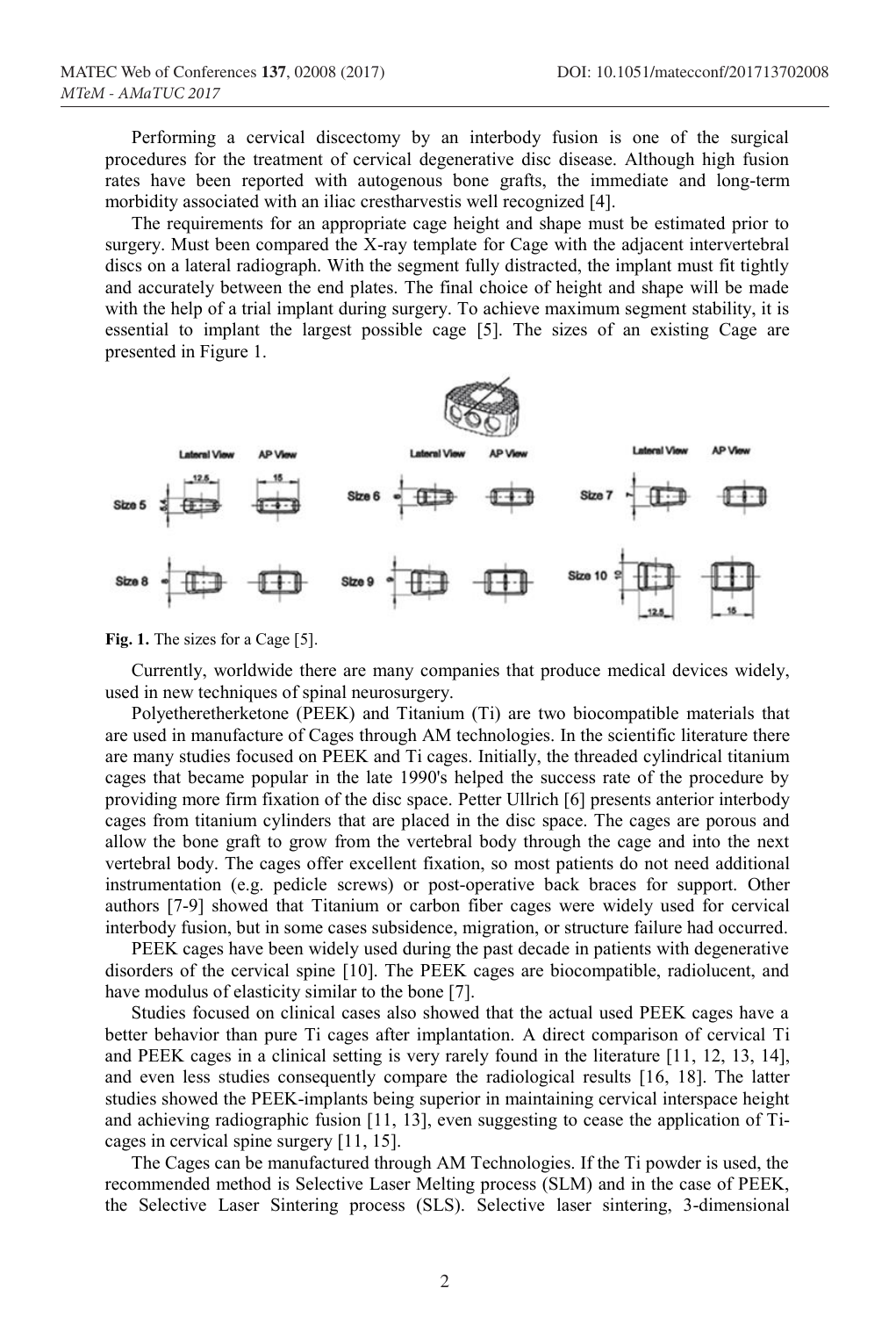printing is currently used for industrial manufacturing of plastic, metallic and ceramic objects [16]. The SLS process is based on the realization of a CAD product by adding successive layers. The laser (carbon dioxide type) covers the entire surface of the section (point by point), sintering fine layer of material deposited on the working platform [17].

Selective Laser Melting (SLM) is an additive metals manufacturing technology with a presence in medical orthopedics, dental, aerospace, high technology engineering and electronics sectors. The process uses a high powered laser to fuse fine metal powders together, layer by layer direct from CAD data, to create functional metal parts [17].

The aim of this paper was to improve the characteristics of an implant for cervical intervertebral disc replacement in order to prevent its migration, to facilitate the surgery and to evaluate his behavior during extension of the head through Fine Element Analysis.

# **2 Materials and Method**

Based on the analysis of the existing Cage implant was developed a new Cage, that have some improvements, useful for the patient's safety and to facilitate surgery. Initially a standard-type Cage, which kept the dimensions of an existing Cage was made (Figure 2). The design was done in Solid Works software with the maximum dimensions required for a Cage- size 10.





To prevent the migration after implantation, the new proposed implant has two "ears" for fixing the Cage on neighboring vertebrae. The implant can be fixed with the help of two self-tapping screws, from Titanium Alloys, biocompatible. The new model presents holes in correlation with the dimensions of the screws' head. In order to verify the new model, the implant was manufactured from pure Ti using SLM process (120 W laser power and 500mm/s scan speed).

In the scientific literature, there are studies made in the field of stresses from the cervical spine. One of the authors [18], showed that the weight on the spine dramatically increases when flexing the head forward at varying degrees. An adult head weighs 10 to 12 pounds in the neutral position. As the head tilts forward the forces seen by the neck surges to 27 pounds at 15 degrees, 40 pounds at 30 degrees, 49 pounds at 45 degrees and 60 pounds at 60 degrees. At 90 degrees the model prediction was not reliable.

For analyzing the forces in the cervical spine, taking into account flexing the head, the pounds were transformed into Kilograms [Kg] and after in Newtons [N] (table 1).

**Table 1.** The forces in the cervical spine taking into account flexing the head forward

| Position                                    | Neutral |     | 45  | 60           |
|---------------------------------------------|---------|-----|-----|--------------|
| Force applied to the<br>Cervical Column [N] | 45-54   | 181 | າາາ | $27^{\circ}$ |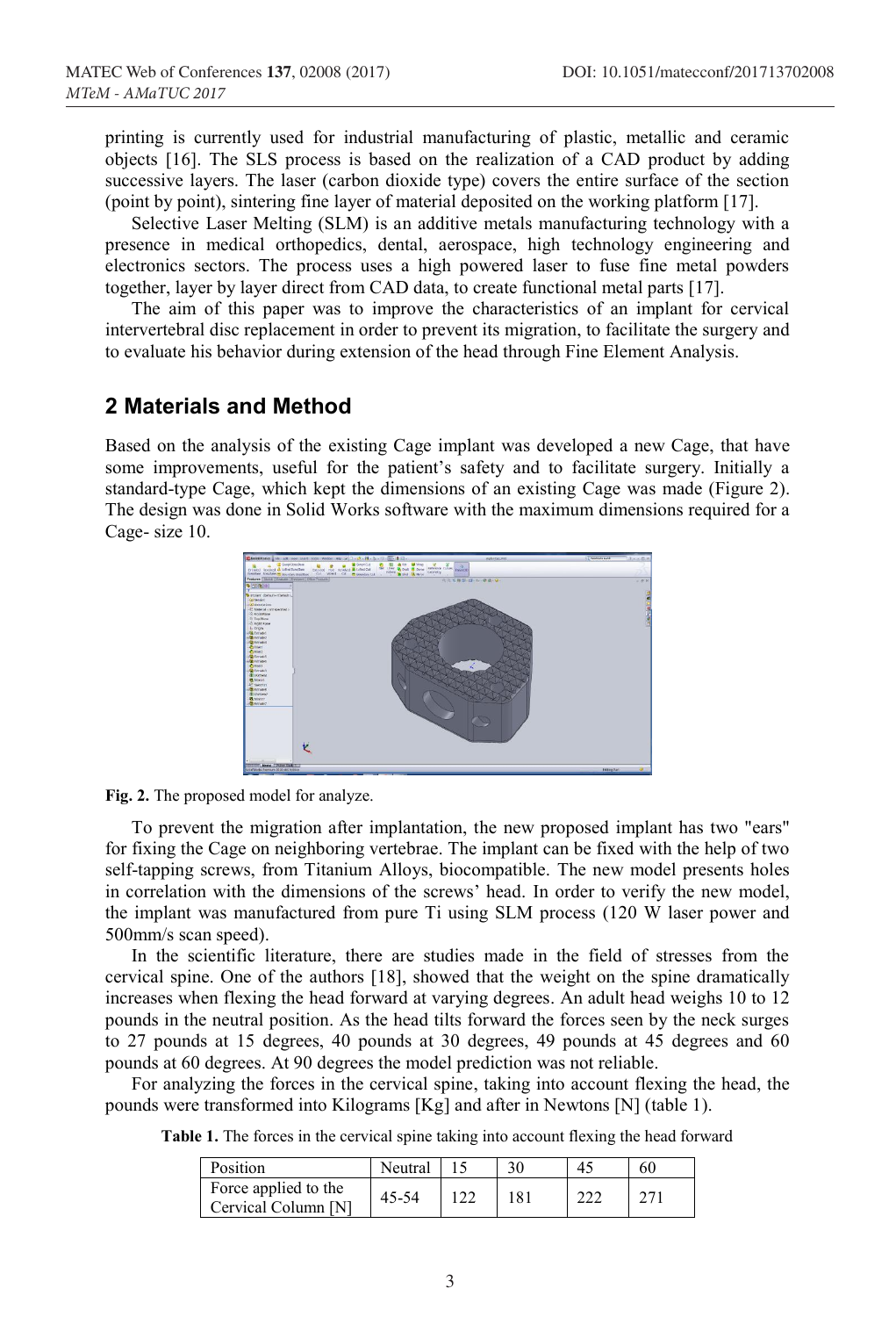

Fig. 3. The flexing positions and angles for the human neck [19].

We considered the theoretical case, when the flexing and extension forces are equal, figure 3. In order to analyze the forces and the stresses in the fixing area of the implant, a FEA analyze was made in the ANSYS Software. The analysis was done in the case of the maximum load (271 N), for pure Ti and PEEK, materials that can be used in the Cage manufacturing. The mechanical properties for PEEK parts manufactured through SLS are: Density 1310 kg/m<sup>3</sup>, Tensile Modulus 4250MPa, Tensile Strength 90MPa, Strain at break 2,8 % [20] and for pure Ti, manufactured at 120 W, the mechanical properties are: Density 4510 kg/m3 , Tensile Strength 440MPa, Young Modulus 100GPa, Poisson's Ratio 0.35 [21].

#### **3 Results and Discussions**

Nowadays, numerical simulation represents a very effective method for simulating various processes including all common engineering materials [22]. The Finite Element Analysis (FEA) is a numerical solution of the problems that can be expressed in mathematical language in the form of partial derivative equation systems. The meshing concept is found at FEA base. In very intuitive terms, the meshing operation is a division of the spatial domain occupied by the analyzed body into regions of limited sizes known as finite elements. At present, there are a large number of commercial programs for finite element analysis. Among the best known are ANSYS, ASTRAN, ALGOR, ABAQUS etc.

For this research the ANSYS 16.0 Software was used. The first proposed objective was to analyze and to determine the stress state and the deformation of the implant. The following kinematic restrictions were imposed on the model, namely: applying forces on the right and left sides of the implant (where will be the contact area with the screws), like in the Figure 4. The left side and the right side of the piece takes up a force of 135,5 N (traction). We considered that the value strength of 271 N is equal taken by the both sides. Finite elements were used in order to meshing the implant, the thickness of the elements were of 0.50 mm (the same size on the entire surface of the model), Figure 5.

Figure 6 shows the distribution of the von Mises equivalent stress in the implant model. It can be seen that the maximum value for the pure Ti material was 35,182 MPa (Figure 6, a) and the maximum value for the PEEK: 34,889 MPa (Figure 6, b).

The difference between these two materials is very small, about 0,293 MPa. We can conclude, that from the point of view of stress trials, this two used materials have a good behavior.

In the case of the total deformation for the pure Ti material the maximum value was 0,009 mm (Figure 7, a) and the maximum value for the PEEK was 0,233 mm (Figure 7, b).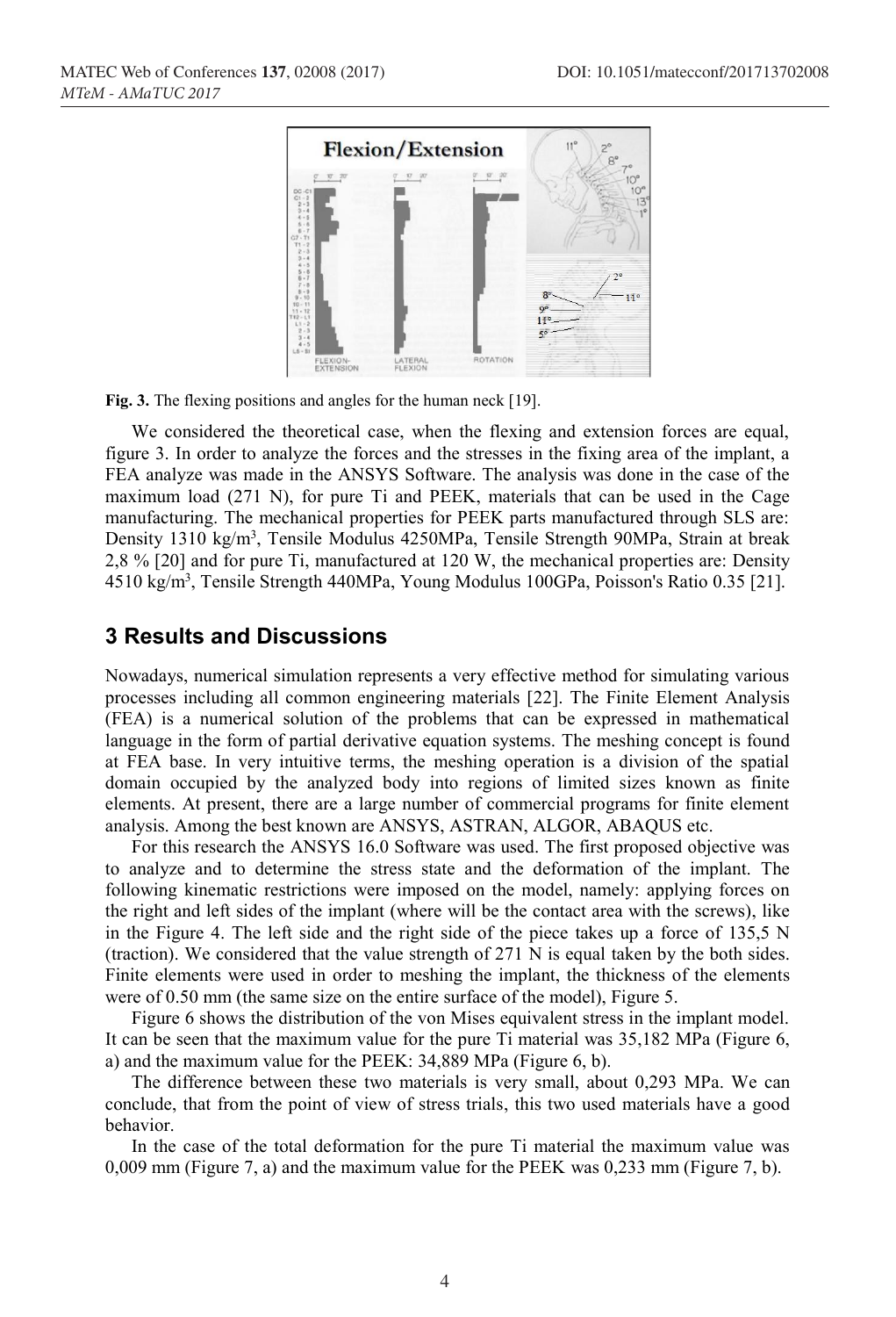









a. Pure Ti material b. PEEK material

**Fig. 6.** Distribution of the von Mises stress





- a. Pure Ti material b. PEEK material
	-

**Fig. 7.** Total deformation.

The difference between these two materials is about 0,224 mm. In this case the deformation for the PEEK material is larger than in the case of pure Ti material. We can conclude that for this model, the pure Ti is more rigid than the PEEK material which has a higher elasticity. PEEK has a better behavior for this kind of application and for the anatomical structure taking into account his modulus of elasticity similar to the bone. For the proposed design of the cage even if pure Ti cages have a good resistance and behavior from the point of view of stresses, PEEK cages seems to be more close to the required anatomical structure in cervical area. The presented example demonstrates the possibility of implementing the proposed model in the structure of finite element analysis programs. If the material resistance is undersize or oversize, we will also optimize the shape. The